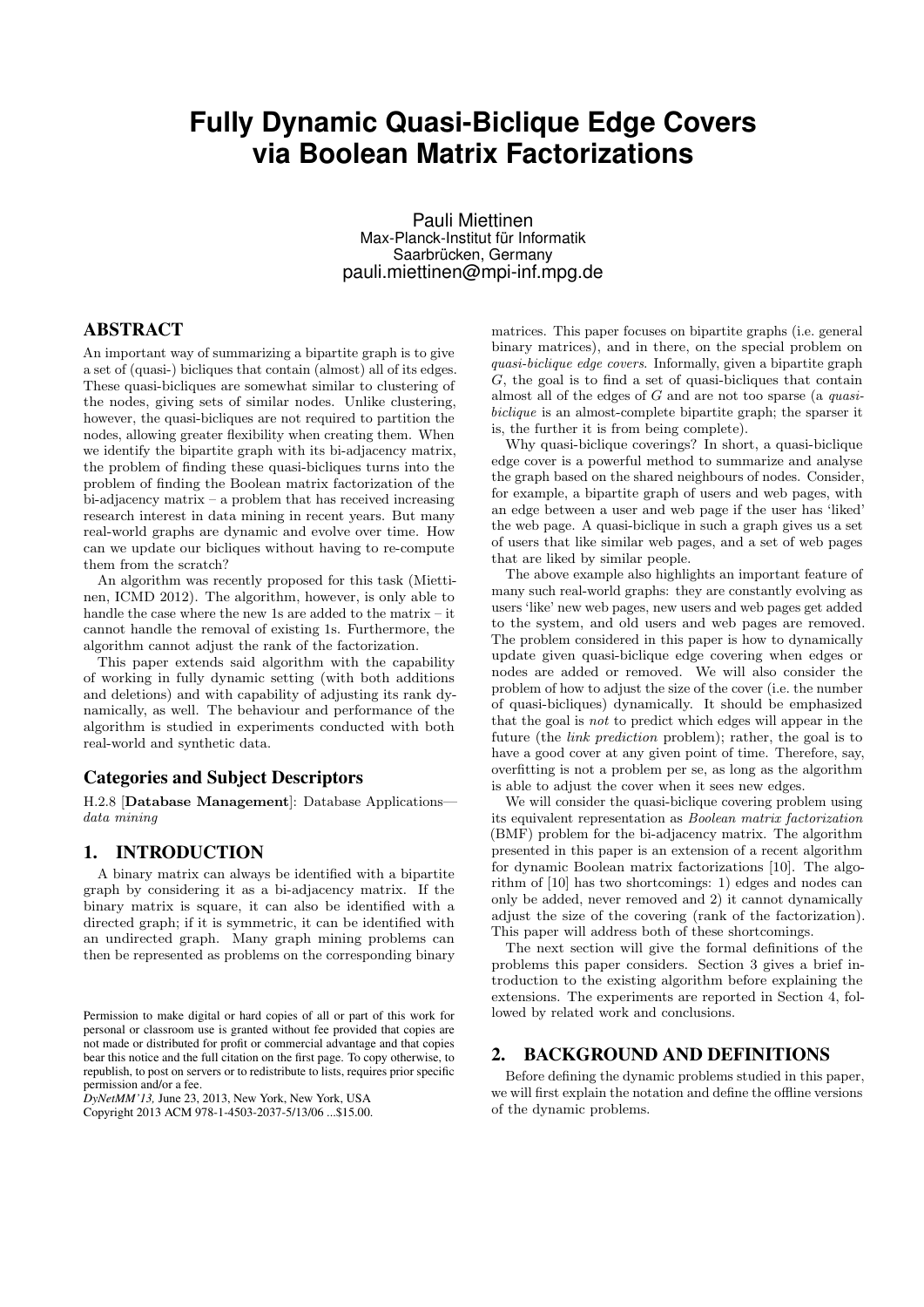# 2.1 Notation

We identify bipartite graphs as binary matrices. Matrices are denoted by upper-case bold letters  $(A)$ . Vectors are lower-case bold letters  $(a)$ . If **A** is an *n*-by-*m* binary matrix, |A| denotes the number of 1s in it, i.e.  $|A| = \sum_{i,j} a_{ij}$ . We extend the same notation to binary vectors.

Let  $X$  and  $Y$  be *n*-by-*m* binary matrices. We have the following element-wise matrix operations: The Boolean sum  $\boldsymbol{X} \vee \boldsymbol{Y}$  is the normal matrix sum with addition defined as  $1 + 1 = 1$ . The *Boolean subtraction*  $X \ominus Y$  is the normal element-wise subtraction with  $0 - 1 = 0$ . Notice that this does not define an inverse of Boolean sum, as  $1 + 1 - 1 = 0$ . The Boolean element-wise product  $X \wedge Y$  is defined as normal element-wise matrix product. The exclusive or  $X \oplus Y$  is the normal matrix sum with addition defined as  $1 + 1 = 0$ (i.e. addition is done over the field  $\mathbb{Z}_2$ ). Furthermore, if  $\mathbf{Z} \in \{-1,0,1\}^{n \times m}$ , we define  $\mathbf{X} \boxplus \mathbf{Z}$  to be the normal element-wise addition except that  $1 + 1 = 1$  and  $0 - 1 = 0$ . The complement of  $X$  is denoted by  $\bar{X}$ .

Let  $X$  be n-by-k and Y be k-by-m binary matrices. Their Boolean matrix product,  $X \circ Y$ , is the binary matrix Z with  $z_{ij} = \bigvee_{l=1}^{k} x_{il}y_{lj}$ , that is, Boolean matrix product is the normal matrix product using the Boolean addition.

The Boolean rank of an n-by-m binary matrix  $\mathbf{A}$ , rank $B(\mathbf{A})$ , is the least integer  $k$  such that there exists an  $n$ -by- $k$  binary matrix **B** and a k-by-m binary matrix **C** for which  $A = B \circ C$ . Matrices  $\bf{B}$  and  $\bf{C}$  are the *factor matrices* of  $\bf{A}$ , and the pair  $(B, C)$  is the (exact) Boolean factorization of A. If  $A \neq B \circ C$ , the factorization is approximate. The columns of  $\bf{B}$  and rows of  $\bf{C}$  are the *factor vectors* (*factors* for short); the fth pair of factor vectors (fth column of  $B$  and fth row of C) is denoted  $\mathbf{b}_f$  and  $\mathbf{c}_f$ .

If  $p = (i, j)$  is a pair of nonnegative integers and  $\mathbf{A} = (a_{ij})$ is an *n*-by-*m* binary matrix (with  $i \leq n$  and  $j \leq m$ ), we write  $p \in A$  if  $a_{ij} = 1$  and  $p \notin A$  otherwise. If  $p \in A$ , we say that  $\boldsymbol{A}$  covers element  $p$ .

Let  $\mathbf{s} = (s_1, s_2, \ldots)$  be an ordered sequence of arbitrary items. We use the following slice notation:  $s(1:n)$  stands for the first *n* elements of **s** while  $s(n: )$  stands for the elements of  $s$  from element n onwards, including n.

Now let **s** be an ordered sequence of k tuples from  $N \times N \times$  $\{+, -\}, \, \mathbf{s} = \big((i_1, j_1, \pm), (i_2, j_2, \pm), \ldots, (i_k, j_k, \pm)\big).$  We define operator  $\mathcal{M}_{n\times m}(\mathbf{s})$  to produce an n-by-m matrix  $\mathbf{M} = (m_{ij})$ such that

$$
m_{ij} = \begin{cases} 1 & \text{if } (i,j,+) \in \mathbf{s} \\ -1 & \text{if } (i,j,-) \in \mathbf{s} \\ 0 & \text{otherwise.} \end{cases}
$$

We omit the subscript of  $M$  when it is clear from the context.

# 2.2 Background on Quasi-Biclique Covers and Boolean Matrix Factorizations

Before discussing the dynamic problems, let us consider the standard offline problems. The problem of finding a quasi-biclique cover of size  $k$  is formally as follows.

PROBLEM 2.1. Given a bipartite graph  $G = (U \cup V, E)$ and an integer k, find k pairs  $(B_i, C_i)$ , where  $B_i \subseteq U$  and  $C_i \subseteq V$  for all  $i = 1, ..., k$ , such that the pairs minimize

$$
\left| E \bigtriangleup \left( \bigcup_{i=1}^{k} \tilde{E}_i \right) \right| , \qquad (1)
$$

where  $\triangle$  is the symmetric difference between two sets (i.e.  $A \bigtriangleup B = (A \setminus B) \cup (B \setminus A)$  and  $\tilde{E}_i = \{e = \{b, c\} : b \in$  $B_i$  and  $c \in C_i$ , that is,  $\tilde{E}_i$  contains the edges of the complete bipartite subgraph between  $B_i$  and  $C_i$ .

As explained in the introduction, this paper mainly works with an alternative formulation of Problem 2.1, namely, the problem of Boolean matrix factorization, defined as follows:

PROBLEM 2.2 (BMF). Given an n-by-m binary matrix A and integer  $k$ , find an n-by-k binary matrix  $B$  and a k-by-m binary matrix  $C$  such that  $B$  and  $C$  minimize

$$
|\boldsymbol{A} \oplus (\boldsymbol{B} \circ \boldsymbol{C})| \ . \tag{2}
$$

That Problems 2.1 and 2.2 are equivalent is easy to see. We can identify the bipartite graph  $G$  with its bi-adjacency matrix  $\mathbf{A}$  (a bi-adjacency matrix has |U| rows and |V| columns and has 1 in position  $(i, j)$  if E contains an edge between  $u_i$  and  $v_j$ ). The *i*th column of **B** and *i*th row of **C** give the incidence vectors for sets  $B_i$  and  $C_i$ , respectively, and their outer product gives the bi-adjacency matrix of the biclique  $E_i$ . The Boolean matrix product  $\mathbf{B} \circ \mathbf{C}$  gives the incidence matrix of the graph  $\bigcup_{i=1}^{k} \tilde{E}_i$ , and finally, the modulo-2 summation  $A \oplus (B \circ C)$  is equivalent to the symmetric difference between E and  $\bigcup_{i=1}^k \tilde{E}_i$ .

This change of context from graphs to matrices furnishes us with a good number of existing research. For example, it is known that finding the matrices  $\bm{B}$  and  $\bm{C}$  is NP-hard even to approximate [11] and that given matrices A and **B**, finding  $C$  that minimizes (2) is also NP-hard even to approximate well [7].

#### 2.3 The Problems

Informally, the Fully Dynamic Boolean Matrix Factorization problem (FDBMF) asks us to keep up a factorization of changing data that provides a good approximation at any time. Equivalently, we are asked to keep up a collection of bicliques that approximate well the set of edges in our bipartite matrix. Formally, FDBMF is defined as follows:

PROBLEM 2.3 (FDBMF). Given an n-by-m binary matrix **A**, its (approximate) rank-k Boolean factorization  $(B, C)$ , and, for any given time t, a prefix  $s(1 : t)$  of an unknown sequence  $\mathbf{s} \in \mathbb{N} \times \mathbb{N} \times \{+, -\},$  find a rank-k Boolean factorization  $(\boldsymbol{B}_t, \boldsymbol{C}_t)$  that minimizes

$$
\left| \big(\mathbf{A} \boxplus \mathcal{M}(\mathbf{s}(1:t))\big) \oplus \left(\mathbf{B}_t \circ \mathbf{C}_t\right) \right| . \tag{3}
$$

It is worth to emphasize again that in FDBMF, the goal is not to predict where the 1s will appear, but to have a good factorization at any given time t.

In the definition of Problem 2.4, both the size of the data matrix and the rank of the factorization are fixed. Both constraints can be relaxed, though. Adding or removing new rows and columns to the data matrix is straight forward, and all algorithms we are going to present can handle that. Allowing the rank of the decomposition to change, however, is a more complex issue. Given that we do not try to predict anything (and thence do not have overfitting issues), if the algorithm is allowed to adjust the rank, it can represent any given matrix exactly using  $\min\{n, m\}$  factors. Therefore, minimizing the error (3) cannot be our goal if we let the rank undefined.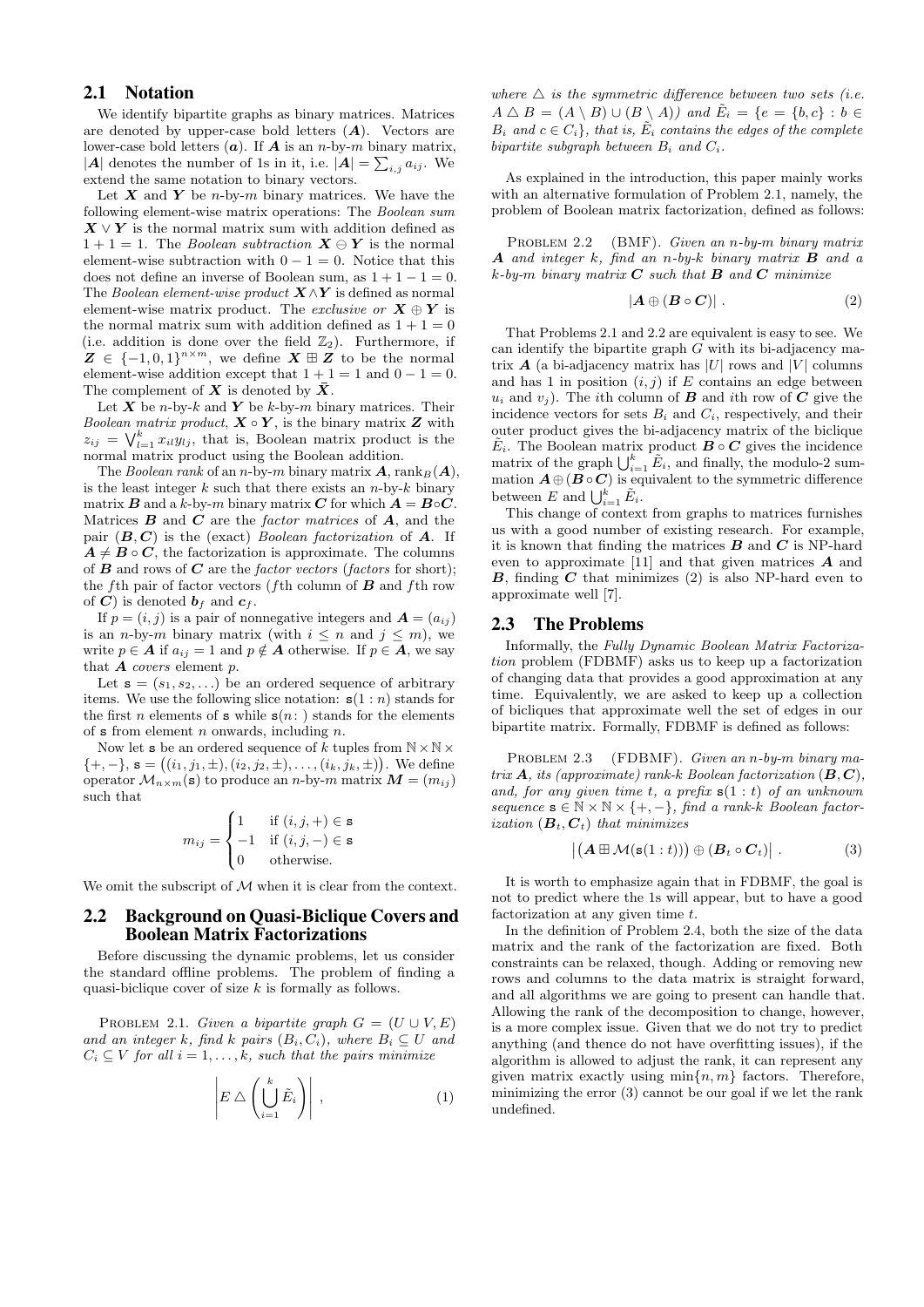This problem can be solved by using the *minimum* description length (MDL) principle [16]: instead of minimizing the error, the goal is to minimize the number of bits it takes to represent the matrix  $\mathbf{A} \boxplus \mathcal{M}(\mathbf{s}(1 : t))$  using the factorization  $(\boldsymbol{B}_t, \boldsymbol{C}_t)$ . To this end, we need to encode three binary matrices,  $\boldsymbol{B}_t, \boldsymbol{C}_t$  (the factorization), and  $(\boldsymbol{A}\boldsymbol{\mathbb{H}}\mathcal{M}(\mathbf{s}(1))$  $(t))(\theta) \oplus (\boldsymbol{B}_t \circ \boldsymbol{C}_t)$  (the error). Denote the total encoding length of these three matrices by  $L_t(\mathbf{A}, \mathbf{s}(1 : t), \mathbf{B}_t, \mathbf{C}_t)$ . Actual encoding schemes for BMF have been studied earlier [12, 13], and we will use the method that was considered the best: the Typed XOR Data-to-Model encoding [13]. Taking  $L_t$  to refer to that encoding model, we can define the problem of Dynamic-Rank Boolean Matrix Factorization (DRBMF) as:

PROBLEM 2.4 (DRBMF). Given an n-by-m binary matrix **A**, its (approximate) rank-k Boolean factorization  $(B, C)$ , and, for any given time t, a prefix  $s(1 : t)$  of an unknown sequence s, find a Boolean factorization  $(B_t, C_t)$  of any rank that minimizes

$$
L_t(\mathbf{A}, \mathbf{s}(1:t), \mathbf{B}_t, \mathbf{C}_t). \tag{4}
$$

# 3. ALGORITHMS

This section will present the extensions to allow the earlier algorithm of [10] to handle the removal of 1s and dynamic adjustments of the rank. We will start by presenting the algorithm of [10] before explaining how to extend it.

#### 3.1 Algorithm for Additive DBMF

The algorithm of [10] works only in the *additive dynamic* BMF setting, i.e. when it is only possible to add 1s, rows and columns. Here we will give a brief outline of the algorithm; for more information, see [10].

The basic algorithm in [10] is online, that is, it can only add 1s in the factor matrices, and can never remove them. When a 1 is added that is not yet covered by the factorization, the algorithm tries to find a factor to extend to cover the added 1. If no factor can be extended without increasing the error, the 1 is left uncovered. Otherwise, the factor that decreases the reconstruction error the most is extended to cover it. If a factor is extended, the algorithm tries to extend it into other rows and columns iteratively, until it cannot be extended anymore.

Whether the factor can be extended is defined by the function cover. If  $\bm{A}$  is the data matrix,  $(\bm{B}, \bm{C})$  the factorization before the extension, and  $(B', C')$  the factorization after the extension, the cover function is defined as

$$
cover(\mathbf{A}, \mathbf{B}, \mathbf{C}, \mathbf{B}', \mathbf{C}') =
$$
  
\n
$$
|\mathbf{A} \wedge ((\mathbf{B}' \circ \mathbf{C}') \ominus (\mathbf{B} \circ \mathbf{C}))|
$$
  
\n
$$
- |(\bar{\mathbf{A}} \ominus (\mathbf{B} \circ \mathbf{C})) \wedge (\mathbf{B}' \circ \mathbf{C}')| . (5)
$$

That is, cover measures how many not-yet-covered 1s the extended factor would cover, minus the number of uncovered 0s that are covered by the extended factor.

To allow the removal of unnecessary 1s from the factors, it is proposed in [10] to use iterative updates on the factor matrices:  $B'$  is set to  $B$  and  $C'$  is find such that it minimizes (5). The updated C is then held fixed and  $B'$ minimizing (5) is found. This is continued until there is no improvement on the error.

# 3.2 Extension to Removals

In case a 1 is removed from the matrix, there are three different cases we need to consider. Let  $(i, j)$  be the element that is turned from 1 to 0. The first case is that  $(i, j) \notin B \circ C$ . In this case, we do not need to do anything, as the error can only decrease. The second case is when row i and column  $j$  become empty after the deletion. In this case, we remove all 1s in the corresponding row and column in the factor matrices. If only either a row or a column becomes empty, we remove all 1s in the corresponding row/column from the factor matrices, respectively, but continue to the next case.

The third case is the one where all the work is. In this case we need to decide if we can remove row i or column i from any factor currently containing it. If  $(i, j)$  is only covered by single factor  $f$ , this is easy: we first try to set  $b_{if} = 0$  and see if that improves the error, and then to set  $c_{fj} = 0$  and see if that improves the error (with  $b_{if} = 1$ ). We do either (or both) of the changes if they reduce the error. But it can be that  $(i, j)$  is covered by multiple factors. To properly test which factors should be changed, we should try every possible combination of them. But obviously, that quickly becomes infeasible. Rather, we will check for every factor independently whether we can remove the rows or columns from it (keeping all other factors unchanged). Then we will edit those factors for which the change yield smaller reconstruction error.

After we have edited a factor (by removing a row or a column), we will see if we can extend it to new rows or columns. Assume we removed row  $i_t$  from the factor f. We now see if this smaller  $f$  can be used in a new column. For this, we study all columns that are not yet included in  $f$ (i.e. columns j for which  $c_{fj} = 0$ ) and see if including some column would yield non-negative change in the cover function. After that, we use similar technique to check if we can extend the (possibly extended) factor to new rows. We continue to alternatively extending the factor to new columns and rows until there are no new columns or rows that would give non-negative cover value. The process is guaranteed to end as in each iteration we reduce the error by at least 1.

A pseudo-code for the extension is presented as Algorithm 1. This algorithm is called for every removal of index pair  $(i_t, j_t)$  and the result is used as the input for the next call. In case the edit is an addition, Algorithm 1 from [10] is used.

#### 3.3 Dynamically Adjusting the Rank

To adjust the rank, we have two options: we can either remove existing factors or add new ones. We will try to do them both, finding what would be the best factor to remove, and what would be the best factor to add. We then commit the better of these two actions, provided that it reduces the description length, and re-compute the best addition and deletion. This is repeated until neither the addition of a new factor nor the deletion of an old one improves the description length anymore.

Computing what would be the description length after removing factor  $f$  is straight forward: we just remove the factor and re-compute the description length (taking into account the new factorization and new error). We try this for every factor, and select the best as a candidate factor to be deleted.

But how to decide what factor to add? Unlike with deletions, we cannot just look into some existing list of factors,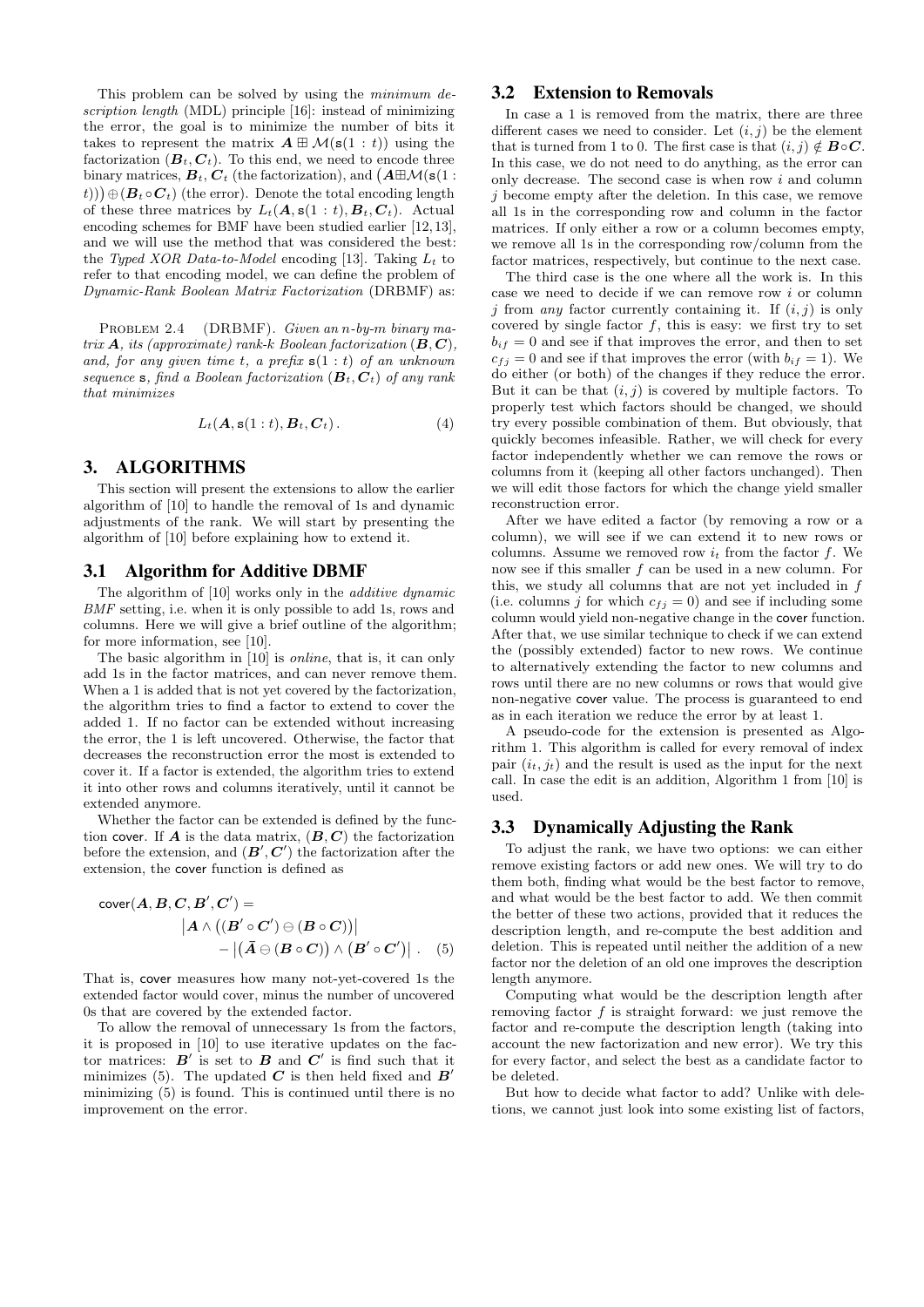Algorithm 1 Removing elements in FDBMF

| <b>Input:</b> A binary matrix $A$ , its rank-k Boolean factorization                      |
|-------------------------------------------------------------------------------------------|
| $(\mathbf{B}, \mathbf{C})$ , and index pair $(i_t, j_t)$ .                                |
| <b>Output:</b> Updated factorization $(B_t, C_t)$ .                                       |
| 1: function UpdateAfterRemoval $(\boldsymbol{A},\boldsymbol{B},\boldsymbol{C},(i_t,j_t))$ |
| 2:<br>if $(i_t, j_t) \notin B \circ C$ then                                               |
| 3:<br>return $B$ and $C$                                                                  |
| 4:<br>end if                                                                              |
| 5:<br><b>if</b> $a_{i_tj} = 0$ for all $j \neq j_t$ then                                  |
| 6:<br>set $b_{i,f} = 0$ for all f                                                         |
| 7:<br>end if                                                                              |
| 8:<br><b>if</b> $a_{ijt} = 0$ for all $i \neq i_t$ then                                   |
| 9:<br>set $c_{f i_t} = 0$ for all f                                                       |
| 10:<br>end if                                                                             |
| 11:<br>for all factors f s.t. $b_{i_t} f c_{f j_t} = 1$ do                                |
| 12:<br>if cover improves after setting $b_{i,f}$ or $c_{f i_t}$ to 0 then                 |
| 13:<br>add $f$ to the list of factors to be edited                                        |
| 14:<br>end if                                                                             |
| 15:<br>end for                                                                            |
| 16:<br>for all factors $f$ to be edited do                                                |
| 17:<br>edit $f$ so as to maximize the cover                                               |
| 18:<br>end for                                                                            |
| 19:<br>for all factors $f$ that were edited do                                            |
| 20:<br>repeat                                                                             |
| 21:<br>try to extend $f$ to new rows and columns                                          |
| 22:<br>until no new extensions are possible                                               |
| 23:<br>end for                                                                            |
| 24:<br>return $B_t$ and $C_t$                                                             |
| 25: end function                                                                          |
|                                                                                           |

but we have to generate a new factor from the scratch. We do that using the following heuristic: We consider each column of  $A \ominus (B \circ C)$ , that is, columns of 1s that we have not yet covered. Each of them is a candidate to be added to B. To compute the corresponding row of  $C$ , we see in which columns of  $A$  the candidate column has a positive cover value, and include those columns. This gives us  $m$  candidate factors (with possible repetitions). To select from these, we could re-compute the description length for each candidate. This, however, is expensive, as we need to compute the new error for each of the candidates. Rather, we select the factor with the largest area  $(|b| \cdot |c|)$  as our candidate factor to add, and only compute the description length for that.

There are some decisions in this heuristic that need to be discussed. First, why use the columns of  $A \ominus (B \circ C)$ ? The motivation is that we want to cover uncovered 1s: any part of the new factor that overlaps with existing factors will not reduce the description length. The new factor can overlap with the existing ones, though, as we select the columns in which it appears based on the original data, not the reduced one. The other question is, why consider only the largestarea factor? The way how the new factors are build (using  $A \ominus (B \circ C)$  and cover) ensures that they will never increase the error. So the factor with the largest area covers the largest number of 1s, which we consider a desirable feature.

As updating the rank is rarely meaningful after every edit, we only check the description length after user-defined number of changes. Further, we can heuristically decide that if the description length is going down, we do not need to do anything to the rank; we only see if we can make any changes if the description length has increased.

### 3.4 Time Complexity

There are some implementation details that greatly affect the (practical) time and space complexity of the algorithm. The first is how the matrices are stored. Most (or all) real-

world applications to FDBMF use very sparse data, so the matrices (data and factor) should be stored using some sparse representation. But due to the nature of the dynamic algorithms, all matrices will be changed during the computation, and the sparse representation should make the updates reasonably effective. For our implementation, we selected a hybrid of list-of-lists and dictionary-of-keys: each column is represented by a set of indices, and the sets are stored in a list. The sets of indices can be implement using standard techniques, for example, cuckoo hashing [15] giving amortized constant addition and deletion times and constant query time.

Assuming we store the product  $B \circ C$ , we can handle the first three if-clauses of Algorithm 1 in  $O(k)$  time. The for-loop of line 11 takes at most  $k$  iterations, each iteration requiring to re-compute the cover for the factor. But we only need to compute the cover for the rows and columns the factor contains, taking time  $O(|\mathbf{b}_f| + |\mathbf{c}_f|)$  for factor f, and thus the overall time of the for-loop is  $O(|\mathbf{B}| + |\mathbf{C}|)$ .

Extending the factors can be very costly, though. For  $n$ -by- $m$  data matrix, computing the cover-values for factor f and each data column can take  $O(m |\mathbf{b}_f|)$  time. As this computation might need to be done after (almost) each edition, and for rows too, we need to find a way to make it faster. To that end, we do some more clever bookkeeping. When initializing the algorithm, we compute and store the cover values for each factor and each row and column of the data not included in the factor. Along these values, we store the timestamp when we computed the value and we order them in decreasing order by the cover value.

At each time step the cover value can change by at most 1 for the rows and columns that were not included in or excluded from some factor. When considering a factor, we traverse the list of pre-computed cover values, starting from the largest one. If c is the value stored and  $\Delta t$  is the difference in time between when the value was computed and the current time, we consider this column (or row) only if  $c + \Delta t \geq 0$ . If the condition holds, we compute the actual cover value: if it is non-negative, the column (or row) is added into the factor; if it is negative, the value along with the updated timestamp is put back to the list. After we see the first column (or row) for which  $c + \Delta t < 0$ , we know that no more columns (rows) can have non-negative cover value. After the first iteration, the list is kept sorted by  $c + \Delta t$ .

The only complication for this scheme comes from those rows and columns that were included in or excluded from a factor. We keep a list of those, and when considering a factor, first check if we need to re-compute the cover value for some of those rows and columns. If so, we do that first, and return the updated values back to the list with updated timestamps.

At first glance it might look like keeping the list sorted is going to be very expensive  $(O(m \log m))$  for columns). Note, however, that we only need to move the elements for which we re-compute the cover. As moving these elements in a pre-ordered list is (in practice) much faster than  $O(m)$  (they rarely move to the very end of the list), this bookkeeping actually saves us considerable time. The list of cover-values is re-computed after every change in the rank and every iterative update of the factor matrices.

Updating the rank is more expensive operation. Computing the description length takes time

 $O(|B| + |C| + \max\{|A|, |B \circ C|\}),$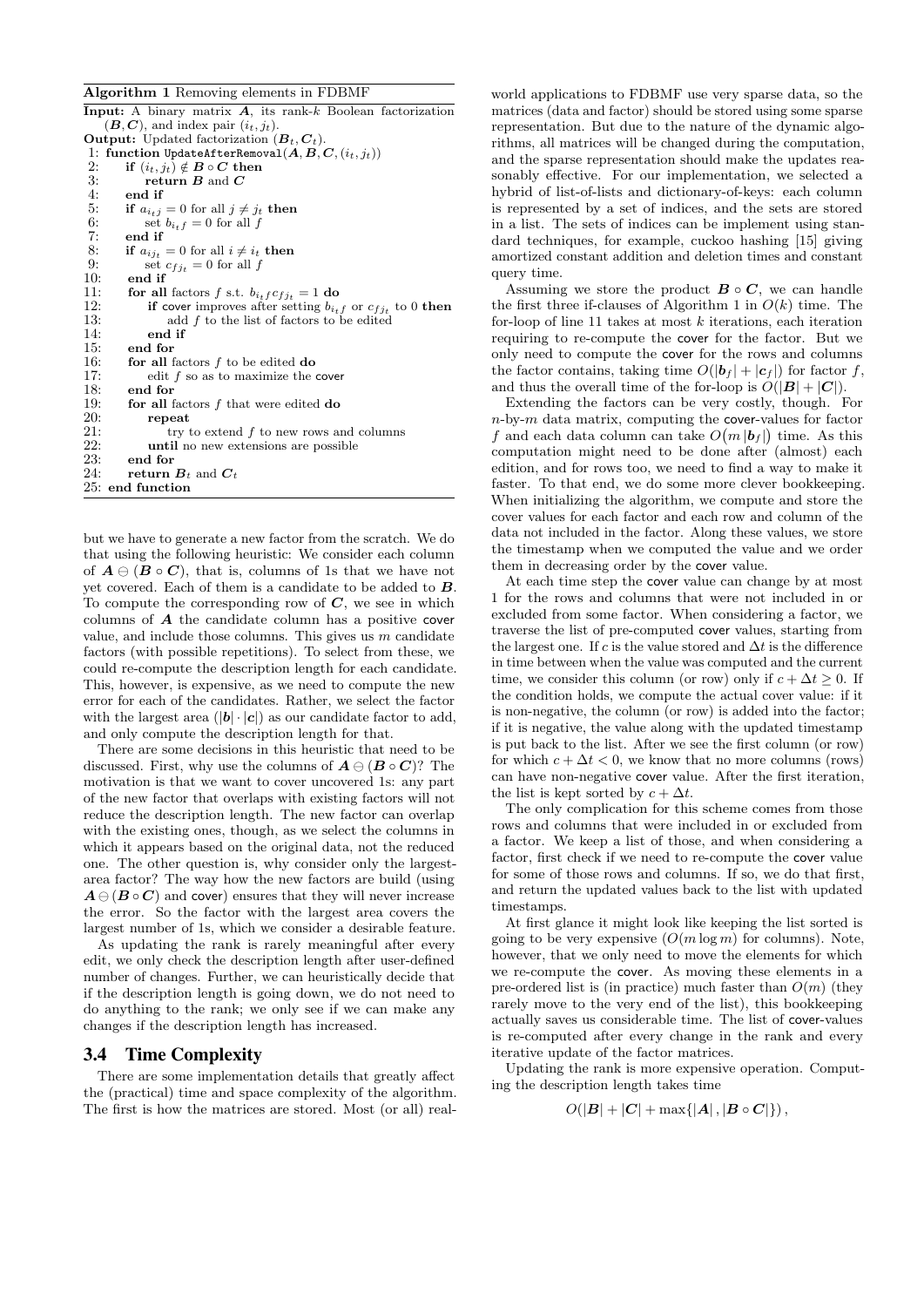which is the same time considering the removal and addition of a factor takes. The slowest part here, then, is the recomputation of the cover-values.

Finally, it should be noted that many parts of the algorithm are embarrassingly parallel. For example, whenever the covervalues need to be computed for multiple rows or columns (generally the slowest part of the algorithm), it can be done in parallel.

# 4. EXPERIMENTAL EVALUATION

We tested our algorithm using both synthetic and realworld data. Before going to the results, we present the algorithms and error measures we used in the experiments.

#### 4.1 Algorithms and Error Measures

The experiments were conducted using the algorithm of [10] extended in the aforementioned ways. This algorithm is called Dynamic. For some experiments, the factors were iteratively updated after a fixed number of edits (see [10] for details); this method is called 'Dynamic w/ iter'. To compute the initial solution, the Asso algorithm [11] was used, as it generally was the best-performing algorithm in the experiments of [10]. With synthetic data we also know the factor matrices used to create the initial matrix A. In these cases, Opt refers to the method that uses these factors as the initial solution. The dynamic rank adjustment was only used when specifically mentioned.

To measure the quality of the factorizations we used the simple *reconstruction error* (3) at the end of the input sequence. In addition, we also computed the *relative error*: if  $e_i$  is the error caused by the initialization,  $e_f$  is the final error, and |s| the length of the input sequence, the relative error is defined as  $(e_f - e_i)/|\mathbf{s}|$ . That is, the relative error explains how much error we do, on average, per each edit.

We also computed the offline factorization, that is, the factorization of the data after the full sequence of additions has been applied. We used this to compute the *empirical* competitive factor: the reconstruction error of the dynamic method divided by the reconstruction error of the offline method. Note that we cannot compute the true competitive factor as even the offline version of the problem is NP-hard.

The presented algorithms were implemented using Matlab and Python and the source code together with the synthetic data generators is freely available for research purposes.<sup>1</sup>

# 4.2 Synthetic Data

The purpose of these experiments is to test the effects various data characteristics have on the algorithms in a controlled manner. We studied three characteristics: the Boolean rank of the factorization, the density of the data, and the amount of data revealed at the initialization phase. All synthetic matrices were 500-by-700 and for each data point, we generated 10 random binary matrices with identical parameters. In figures, we report the mean over these 10 matrices as well as the standard deviation. The rank parameter was set to the correct rank of the synthetic data.

Rank. The rank of the matrices varied from 5 to 25 in steps of 5. The data was generated so that the expected density of the data matrix was 10% and the edit sequence had 50 additions followed by 50 removals. The results are in Figure 1(a).

Generally speaking, the higher the rank, the better the algorithm does. This is contrary to normal BMF (see, e.g., [11]), where synthetic data with higher rank usually yields to worse results. Here the reason for improvement with higher rank is probably that the larger number of factors lets the algorithm adjust itself better.

In the relative error (results omitted due to space constraints), the method based on Asso initialization always gave smaller error than the Opt initialization, meaning that with Asso, the error did not increase that much. Further, the relative error was mostly negative for the Asso initialization, indicating that the dynamic method in fact improved the reconstruction accuracy compared to the initial solution.

Density. This data had rank 20 and the edit sequence had 50 additions followed by 50 deletions. The density of the data is varied, from  $1\%$  to  $30\%$ . In the results (Figure 1(b)), the behaviour is similar, albeit reversed, of Figure 1(a): Opt is somewhat better than Dynamic, and both method's results decrease with increased density.

Sequence length. Here all matrices had rank 20 and expected density of 10%. The edit sequence contained either 25, 50, or 75 additions followed by the same number of deletions. The results (Figure  $1(c)$ ) mirror the other results: Opt is better than Dynamic, but both behave similarly.

# 4.3 Real-World Data

#### *4.3.1 Data Sets*

For real-world experiments, we used three timestamped data sets from the HetRec 2011 collection.<sup>2</sup>

I. The Delicious data<sup>3</sup> contains information about which bookmarks users have tagged. As each user can tag a bookmark with multiple tags, we only considered the first tag each user gave to each bookmark. After removing all bookmarks with less than five tags and all users with less than 3 bookmarks tagged, we were left with a 1053-by-1203 binary matrix with 7 717 ones (density 0.6%).

II. The LastFM data<sup>4</sup> contains information about which artist which user has tagged. We again removed repeated tags and artists with less than five tags and users with less than five tagged artists. This left us with a 1348-by-3708 binary matrix with  $53676$  ones (density  $1\%$ ).

III. The Movielens  $data^5$  contains information about which user has rated which movie. We removed movies with less than ten reviews and users with less than five movies reviewed to get a 2113-by-6829 matrix with 841 910 ones (density 5.8%).

All elements in these data sets come with a timestamp. To generate the initial matrix, we took the first two-thirds of the elements. The edit sequence contained the deletion of the oldest one-third of the elements randomly mixed with the addition of the youngest one-third of the elements. This data generation process was used in oder to simulate the 'decay', where the older ratings/likings are ignored while new ones are being added.

When iterative update of the factors was used (see [10]), it was triggered after every 1 000 (for Delicious), 10 000 (for LastFM), or 100 000 (for Movielens) edits.

<sup>1</sup> http://www.mpi-inf.mpg.de/~pmiettin/dbmf/

<sup>2</sup> http://www.grouplens.org/node/462

<sup>3</sup> http://www.delicious.com

<sup>4</sup> http://www.lastfm.com

<sup>5</sup> www.grouplens.org, www.imdb.com, and http://www. rottentomatoes.com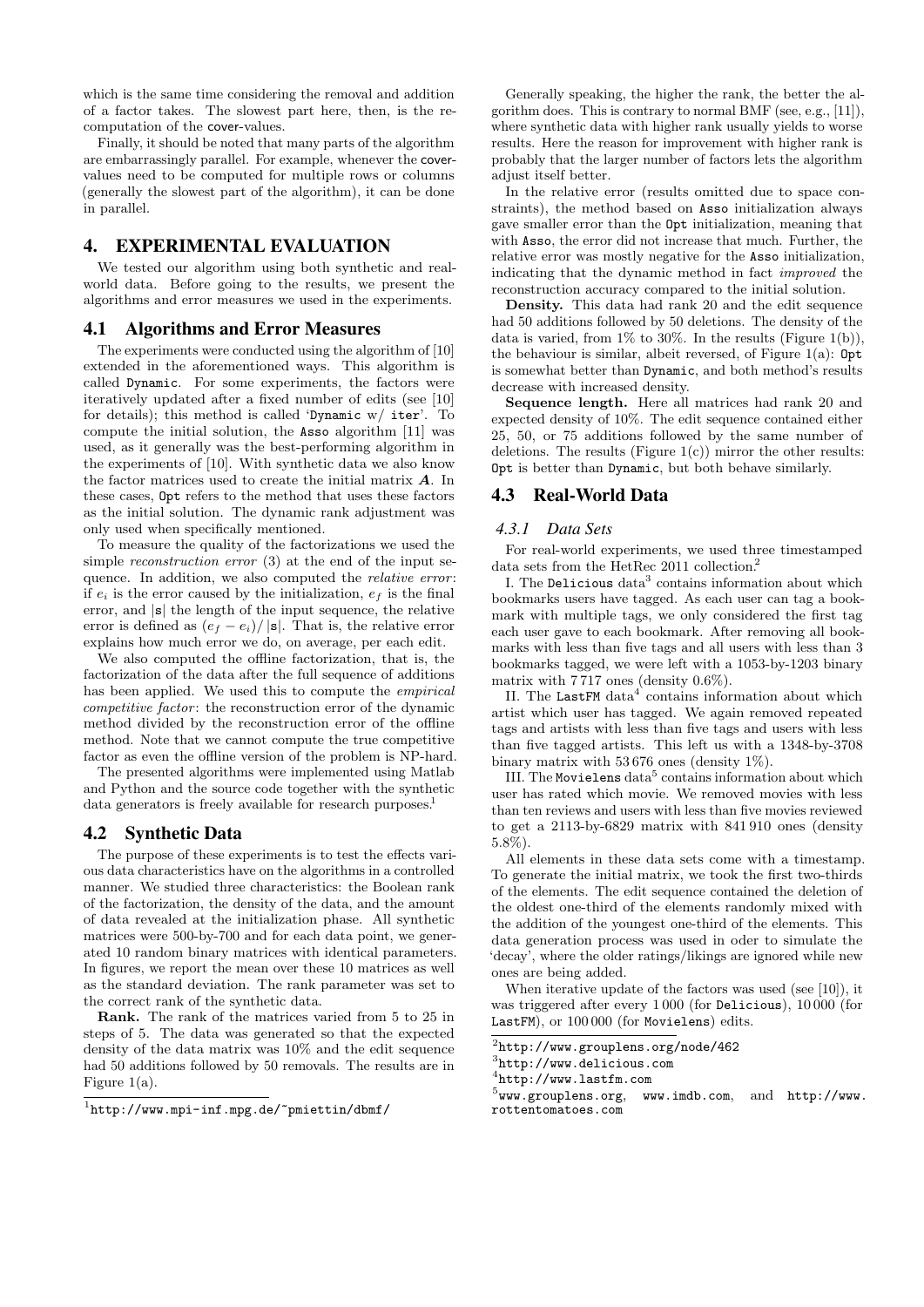

Figure 1: Results for synthetic data using absolute errors and two different methods for finding the initial factorization. (a) Using different rank k. (b) Using different data density. (c) Using different length of online sequence. The markers show the mean over ten random samples and the width of the error bars is twice the standard deviation.



Figure 2: The behaviour of the error in each iteration for Movielens data. The initial factorization is computed using Asso and the factors are iteratively updated in every 100 000 additions.

#### *4.3.2 Behaviour of the Error over Time*

We start by examining how the reconstruction error behaves as the data is changed over time. For this, we report the results with Movielens data using Asso as the initialization method and updating the factors iteratively after every 100 000 edits. The results are in Figure 2.

The sharp drops in Figure 2 are due to the iterative updates. The other improvements are a combination of the algorithm adapting better to the data and the changes removing the 1s that were not covered with the algorithm. Overall, even at its peak, the error is no more than about 10% higher than the initial error, signaling that the algorithm is able to adjust well to the changing data. The reasons for the hillshape of the curve are not obvious, but it is possible that the underlying latent factors change over time: at the first half of the updates the algorithm is still adapting the factorization, and after about 300 000 updates, the factorization is properly adapted, and the subsequent updates fit well on the found factorization.

#### *4.3.3 Reconstruction Error and Time*

The main result here is the reconstruction error with the real-world data sets, presented in Table 1. Three methods were used: the first was the standard FDBMF algorithm (Dynamic), the second used iterative updates to update the

Table 1: Results for real-wold data sets, absolute error. Dynamic is the FDBMF algorithm presented here, 'w/ iter' means it uses the iterative updates presented in [10]. Offline uses Asso to solve the BMF in the final matrix and 'Initial' refers to using the initial factors as the factorization of the final matrix.

|           | Data set  |         |           |  |
|-----------|-----------|---------|-----------|--|
| Algorithm | Delicious | LastFM  | Movielens |  |
| Dynamic   | 4 7 9 2   | 30488   | 467729    |  |
| $w/$ iter | 4755      | 29829   | 456777    |  |
| Offline   | 4601      | 27 25 2 | 472611    |  |
| Initial   | 5414      | 37123   | 685765    |  |

factors in regular intervals, and the third was the comparison point, the offline BMF algorithm. In addition, we also compared how well the initial factors represented the final matrix. Both the initial solution and the offline solution were computed using the Asso algorithm.

The Table 1 shows clearly that even without the iterative updates, the dynamic algorithm is competitive with the offline algorithm (the competitive factor is never more than 12%). With the Movielens data the dynamic algorithm is in fact better than the offline algorithm. Unsurprisingly, the iterative updates always improve the reconstruction error, but the effect is mostly very minor.

The iterative updates do have a major effect in one measure: the running time. (The timing information is in Table 2.) The iterative method is always at least an order of magnitude slower than the normal version (a similar observation was also made in [10]). But the running times of the standard FDBMF algorithm (Dynamic) and the offline algorithm (here, Asso) are roughly equal (this does not include the time it takes to compute the initial factorization).

#### *4.3.4 Adjusting the Rank*

We end with the results concerning the DRBMF algorithm. We computed the results using the Delicious data, and testing the change in the description length after every 100 changes. If the description length had increased by more than 0.1%, the procedure to update the rank was initiated. We also computed the offline rank and description lengths,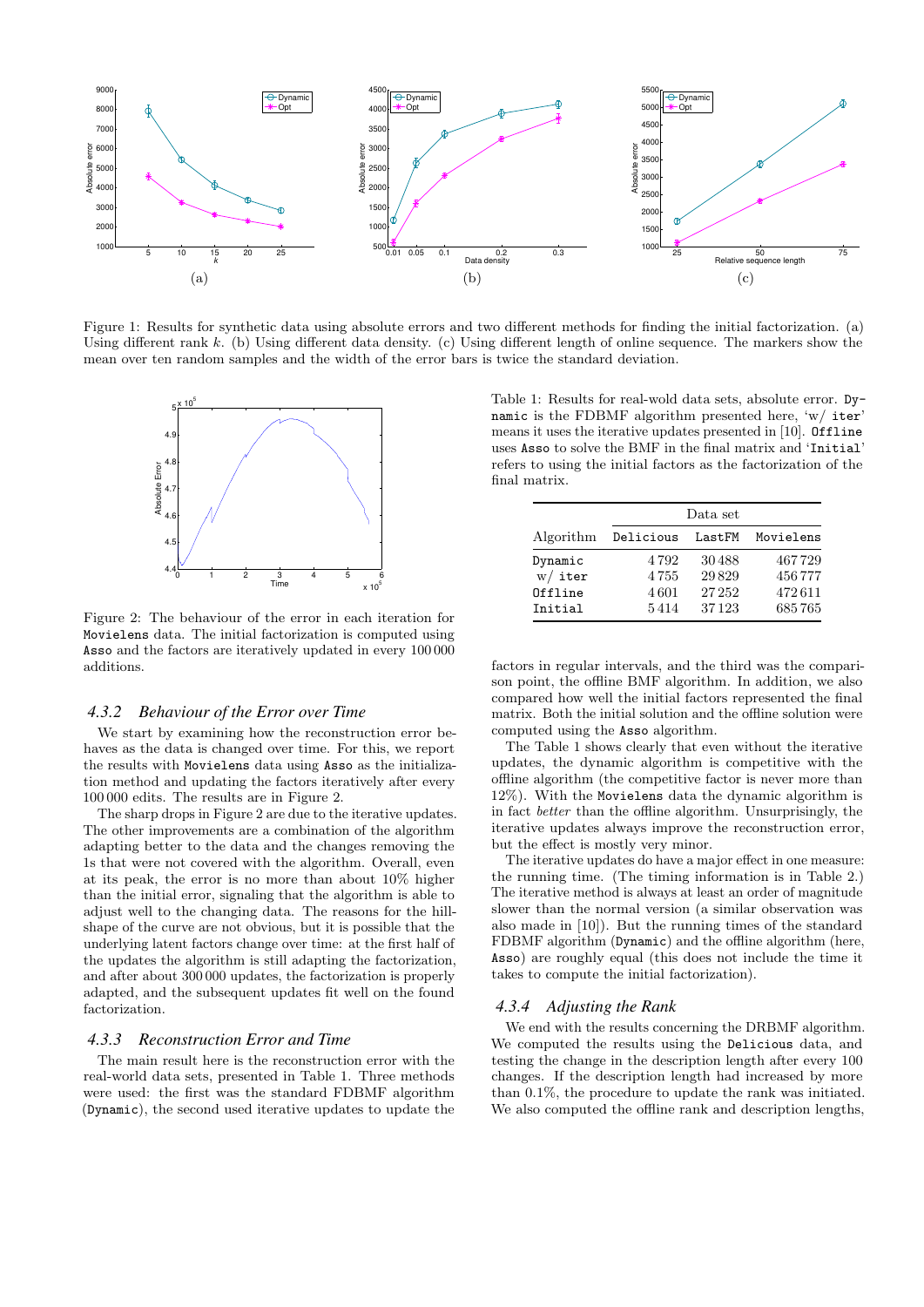Table 2: Running times in seconds with different real-world data sets

|                                                        | Data set                     |        |                                    |
|--------------------------------------------------------|------------------------------|--------|------------------------------------|
| Algorithm                                              | Delicious                    | LastFM | Movielens                          |
| Dynamic                                                | 4                            | 213    | 4 4 5 2                            |
| w/iter                                                 | 585                          | 1504   | 11295                              |
| Offline                                                | 43                           | 200    | 4210                               |
| 5<br>$\overline{4}$<br>Rank<br>3<br>2<br>1<br>$\Omega$ | 1000<br>2000<br>3000<br>Time | 4000   | Dynamic<br>Offline<br>5000<br>6000 |

Figure 3: The ranks of dynamic and offline factorizations for the Delicious data computed after every 100 changes.

taking the matrix after every 100 changes and computing the MDL-optimal factorization using the algorithm from [13]. The ranks of the factorizations can be seen in Figure 3.

The two algorithms do not constantly agree with each other. Over time, the dynamic algorithm reduces the rank while the offline algorithm changes it more often. That the dynamic algorithm behaves more smoothly is to be expected, as it cannot compute the factorization from the scratch. After about 2 000 edits, the offline algorithm agrees with the dynamic algorithm that the data has Boolean rank 1, and the two agree almost until the end.

The data, then, has extremely low rank. Why is that? Looking at the factorization it seems obvious that the algorithms (both online and offline) consider the data having only very little structure. Such low ranks are not universal, though. The MDL-optimal rank of the LastFM data, for example, is over 300.

The ranks alone do not tell the whole story, however. Per the MDL principle, the factorization of the data that obtains the smaller description length is the optimal. The description lengths for the algorithms are presented in Figure 4.

From Figure 4 we see that while the offline algorithm starts with much lower encoding length, it quickly increases to the same level as the dynamic algorithm, with the dynamic algorithm typically being slightly better. This is again an interesting behaviour. The offline algorithm from [13] is a heuristic, so it is not guaranteed to give optimal results. Yet, as it can compute its factorization from the scratch, it should be able to obtain at least as good results as the dynamic method. In this light, the dynamic method's performance seems very strong.

In experiments done with the other data sets (results omitted), the algorithm mostly kept the rank untouched.

#### *4.3.5 Conclusions*

Overall, the results with real-world data are very good. The absolute reconstruction errors might look high, but com-



Figure 4: Description lengths of the dynamic and offline factorizations of the Delicious data.

pared to the error caused by the offline method – the only reasonable comparison point – they are very competitive. That a dynamic method is better than the comparable offline method is rather surprising, but as we have seen, with the heuristics involved here, it sometimes is the case.<sup>6</sup> The algorithm also behaves very well when the it is allowed to adjust the rank. Furthermore, its running time is essentially equivalent to that of the offline algorithm for a single factorization. Given that the initial factors clearly do not work well in the dynamic setting, the proposed algorithm is the fastest (and sometimes the most accurate) method for having constantly a good factorization.

# 5. RELATED WORK

Boolean matrix factorizations have gained interest in data mining community during the past few years. The use of Boolean matrix factorizations in data mining was proposed in [11], although related concepts, such as tiles and formal concepts, were studied much earlier. Tiling a database [6] refers to the task of covering all 1s of a binary matrix using few<sup>7</sup> itemsets. The Boolean matrix factorization can be seen as a generalization of this task, each rank-1 binary matrix defining a 'tile'. The difference is that tiling does not allow any 0s to be represented as 1s, whereas the Boolean matrix factorization allows this type of errors. Before that, Boolean matrix factorizations were mostly studied by combinatorics; see [14] and references therein. For some applications and variations of Boolean matrix factorizations, see [8].

Boolean matrix factorization is not the only type of matrix factorization dealing with binary matrices. Methods using normal algebra [19] or probabilistic modeling [2, 18], for example, have been proposed. The characteristics and behaviour of such methods are very different to Boolean matrix factorization, though.

Extending a matrix factorization is a common problem in Information Retrieval (IR) when latent factor models, such as Latent Semantic Indexing [3], are used. These models represent the given corpus as a (non-negative) matrix, and

 $\sqrt[6]{\text{6}}$ Obviously, we can use the dynamic algorithm in offline setting to obtain better offline algorithm. But as it requires the initial factorization, the benefits are less obvious in purely offline situation.

<sup>7</sup>When the goal is to cover all 1s and minimize the number of tiles, it is equivalent to computing the Boolean rank [9]; when the number of tiles is given and the goal is to minimize the number of uncovered Is, the problem is more akin to standard Boolean matrix factorization.